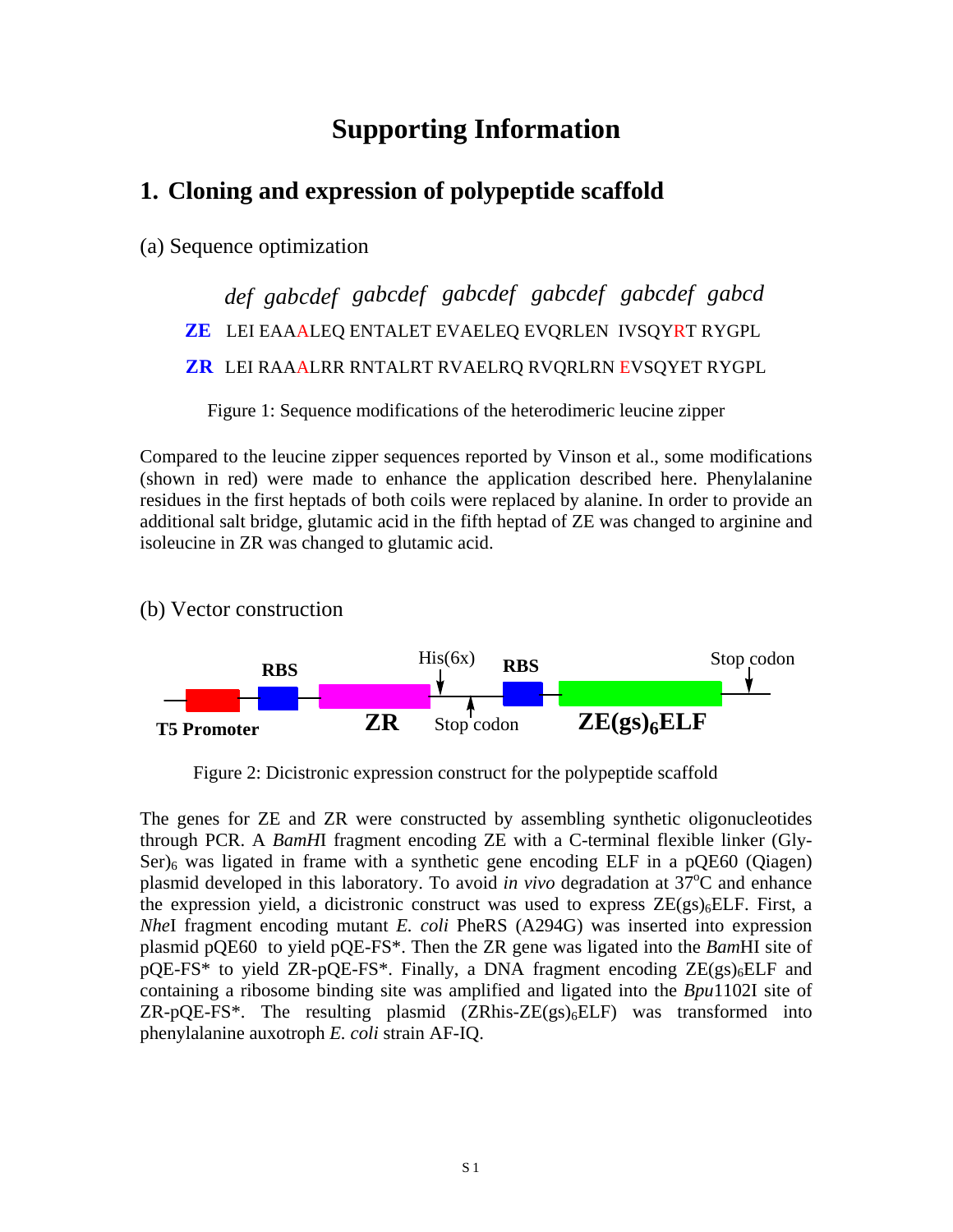#### (c) Protein expression and purification

Cultures were grown at  $37^{\circ}$ C in M9 minimal medium supplemented with glucose (0.4 wt %), thiamine (5 mg L<sup>-1</sup>), MgSO<sub>4</sub> (1 mM), CaCl<sub>2</sub> (0.1 mM), 20 amino acids (15 mg L<sup>-1</sup>) Phe, 40 mg L<sup>-1</sup> other amino acids), and antibiotics (200  $\mu$ g/ml ampicillin and 35  $\mu$ g/ml chloramphenicol). At an optical density of 1.0 at 600 nm  $(OD_{600})$ , the culture was supplemented with *para*-azidophenylalanine  $(0.3 \text{ g L}^{-1})$ . After incubation for 15 minutes, IPTG  $(2 \text{ mM})$  was added to induce protein expression at  $37^{\circ}$ C for 5 hours. The cell pellet was lysed in 8 M urea solution, followed by freeze-thawing and sonication. The cell lysate was passed through a Ni-NTA column and washed with 8 M urea solution (pH=6.3).  $ZE(gs)_6ELF$  was eluted with 6 M GuHCl solution (pH=7.0) and collected. The collected protein sample was subjected to dialysis against  $ddH<sub>2</sub>O$  and freeze drying.



Figure 3: Purification of  $ZE(gs)_6ELF$  by Ni-NTA affinity chromatography

#### **2. Cloning and expression of fusion proteins**

A GFP gene fragment was PCR amplified from pGFPuv (Clontech) and cloned into the *Pst*I site of pQE9 (Qiagen) to yield pQE9-GFP. The ZR gene assembled from synthetic oligonucleotides was digested by *Hind*III and ligated into pQE9-GFP to yield the expression vector pQE9-GFPZR. To construct the GST-ZR fusion protein, the ZR fragment was inserted into the *Bam*HI site of expression vector pGEX-2TK (Amersham Pharmacia Biotech). The resulting expression plasmids were transformed into *E. coli* strain BL-21 and protein expression was performed in 2XYT rich medium induced by 1 mM IPTG. GFP and GFP-ZR, both of which carry N-terminal hexahistidine tags, were purified on Ni-NTA spin columns, while GST and GST-ZR were purified on glutathione columns.



Figure 4: Expression and purification of model proteins